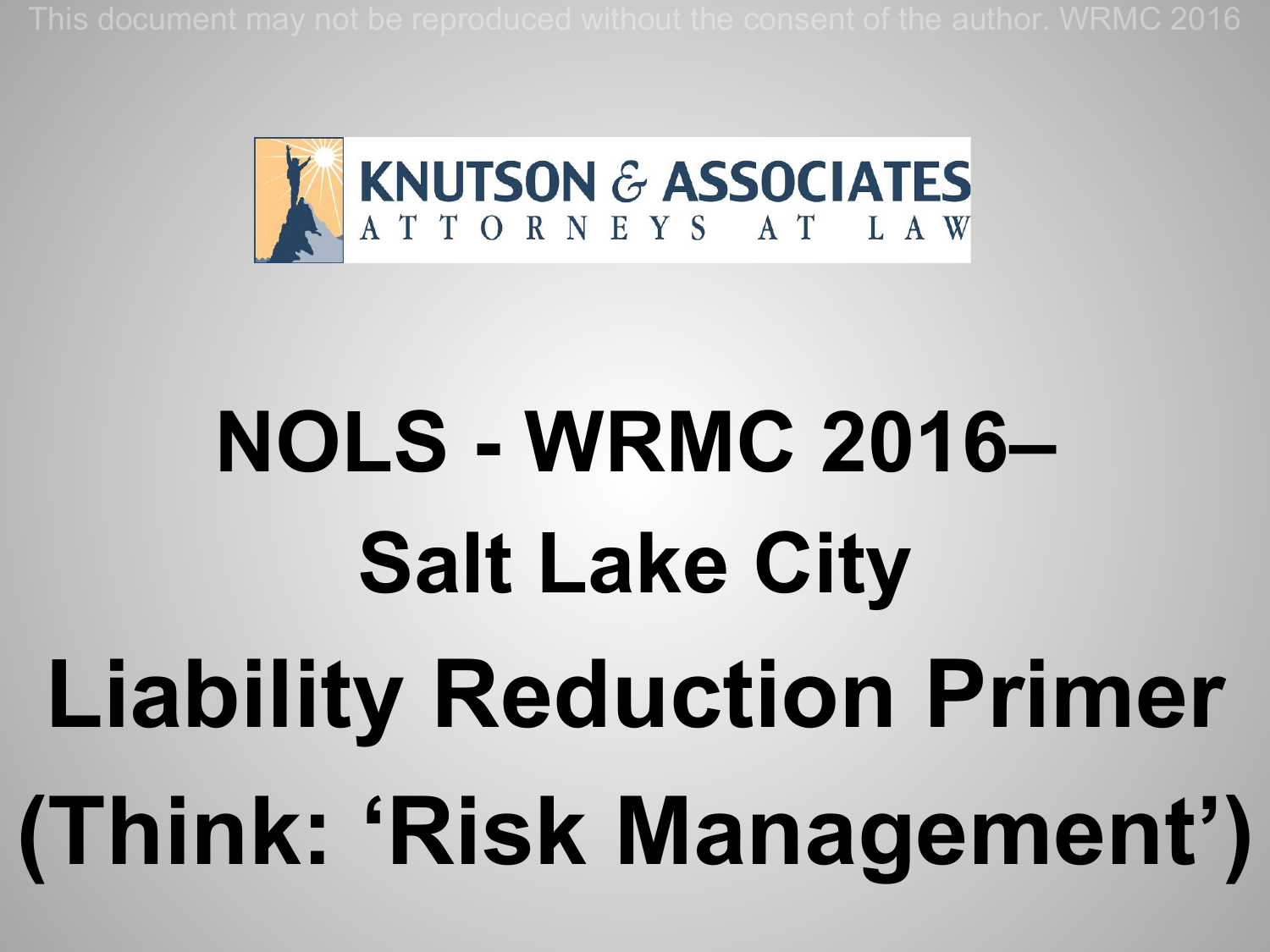## **Two Types of Risk Management**

- 1. Minimizing the Risks or Hazards of the Actual Activity You are Conducting
- 2. Minimizing the Risk of Loss to Your Operation (in order to obtain #2, must obtain or come close to obtaining #1)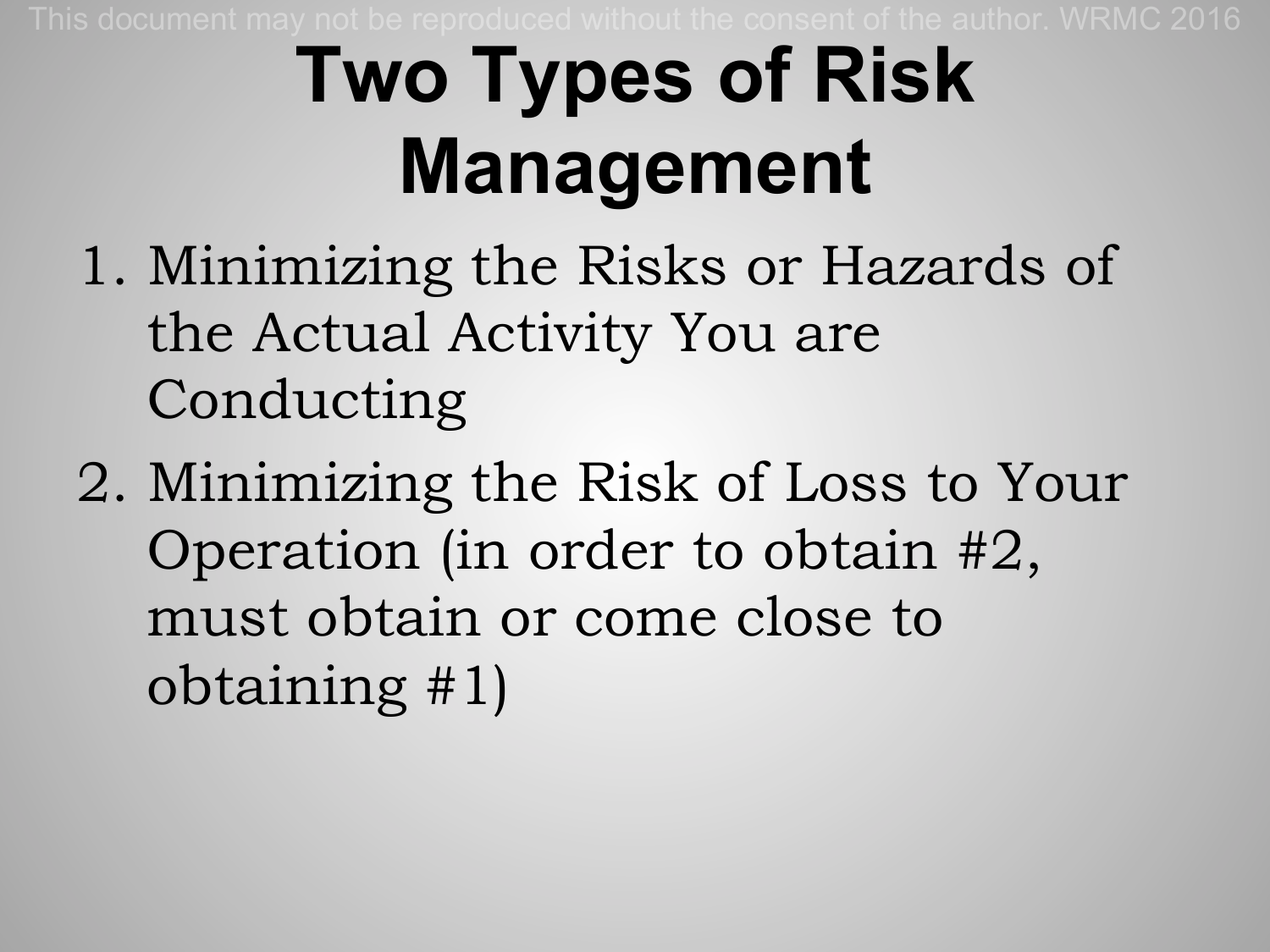#### Risk Management Process

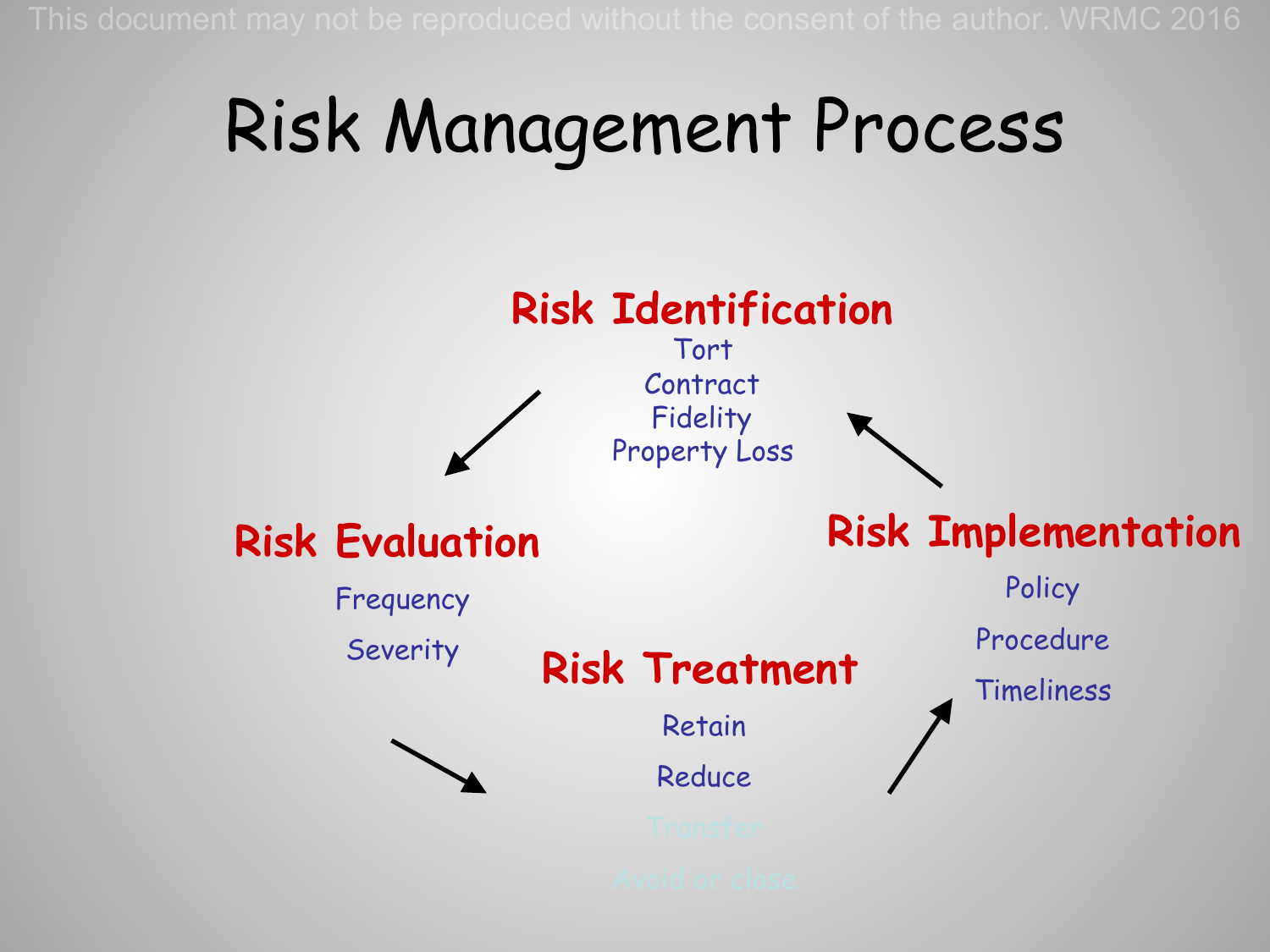#### **high***>*





**Avoid** 

**or** 

**Close** 

**low>**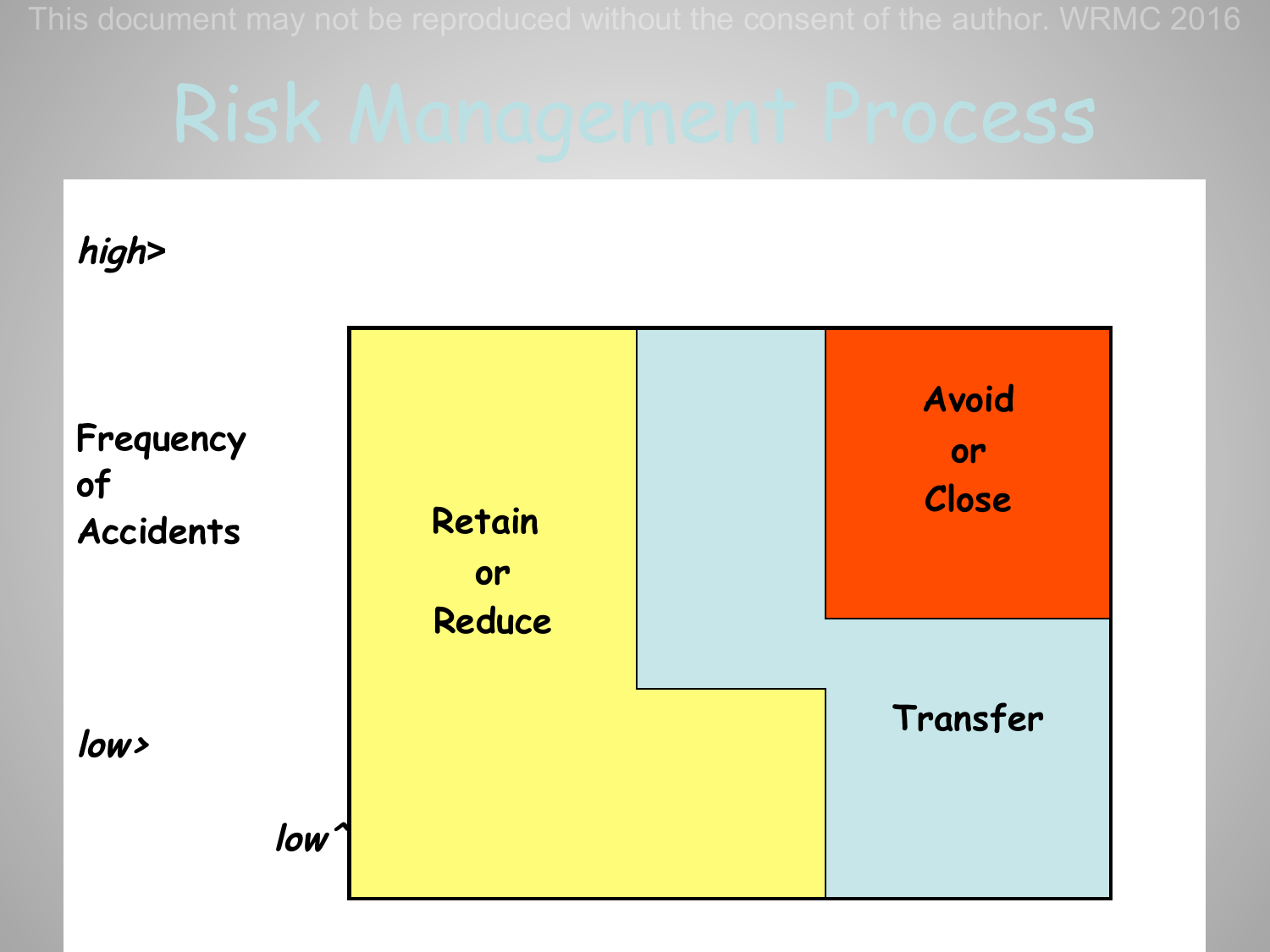# Frequency & Severity

- If it was foreseeable then a reasonably prudent person (forecaster/ guide/operator) would move to minimize/mitigate the risk.
- If the risk that produced the injury was in no way foreseeable then we cannot say that there is a corresponding duty to respond.
- Think: risk 'predictability' or 'probability'
- Usually 'industry standards' form or coalesce around the notion that professionals set out to minimize/mitigate risks that produce either severe or frequent results.
- As expressed in forecasting terms, questions fundamental to risk assessment and employment of mitigation techniques include an analysis of 1) the probability of any given event occurring and 2) the consequences of an event occurring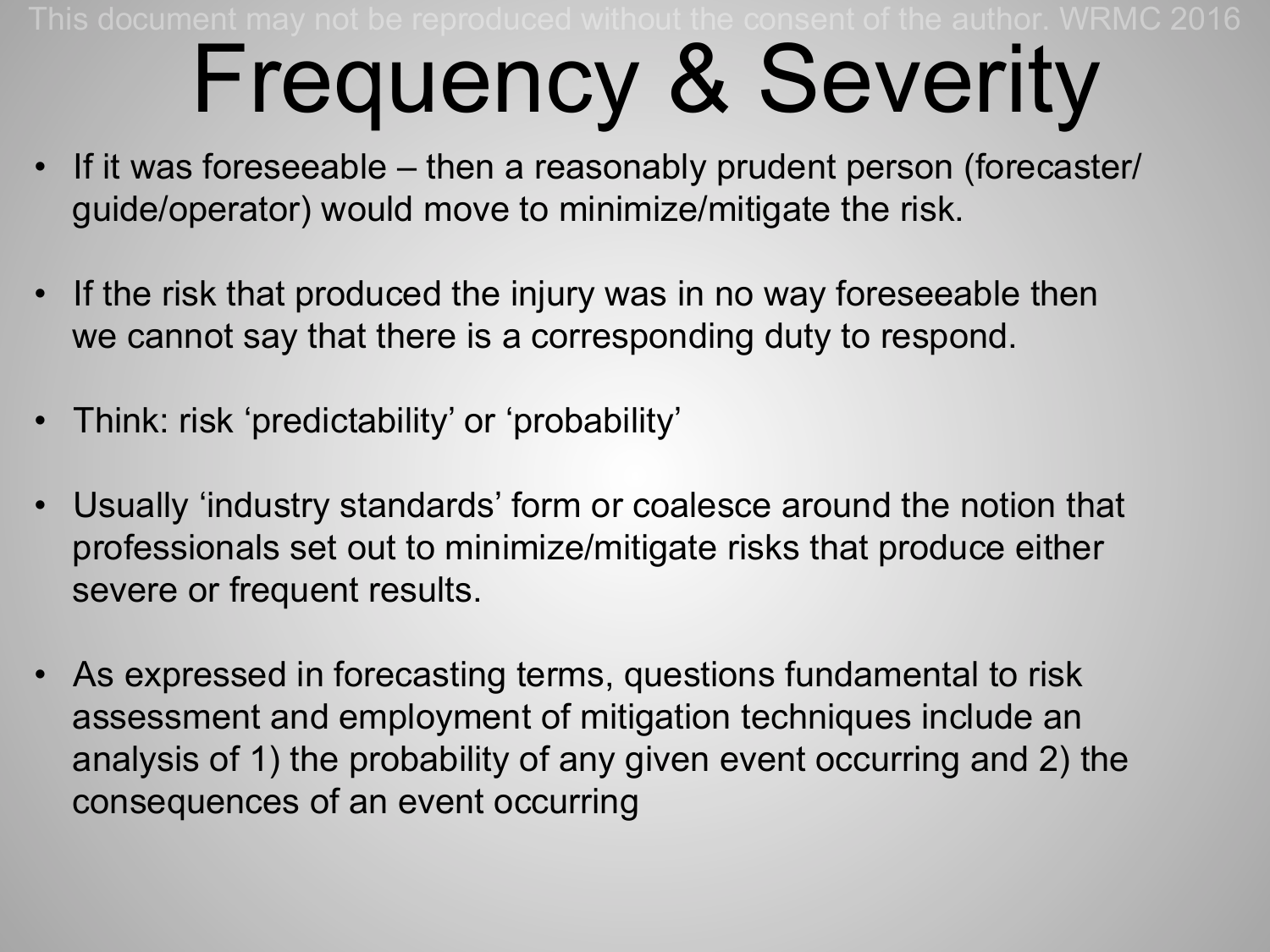## **Review: 1.) Negligence**

- Negligence under the law is generally defined as the failure to use ordinary care; that is, failing to do what a person of ordinary prudence would have done under the same or similar circumstances.
- Essentially we are looking to determine whether an operator, educator or land administrator could or should have recognized an unreasonable risk and then did nothing to warn the participant or to reduce or eliminate the unreasonable risk.
- To examine negligence in behavior or conduct, look for 2 things: was the risk foreseeable and was the risk unreasonable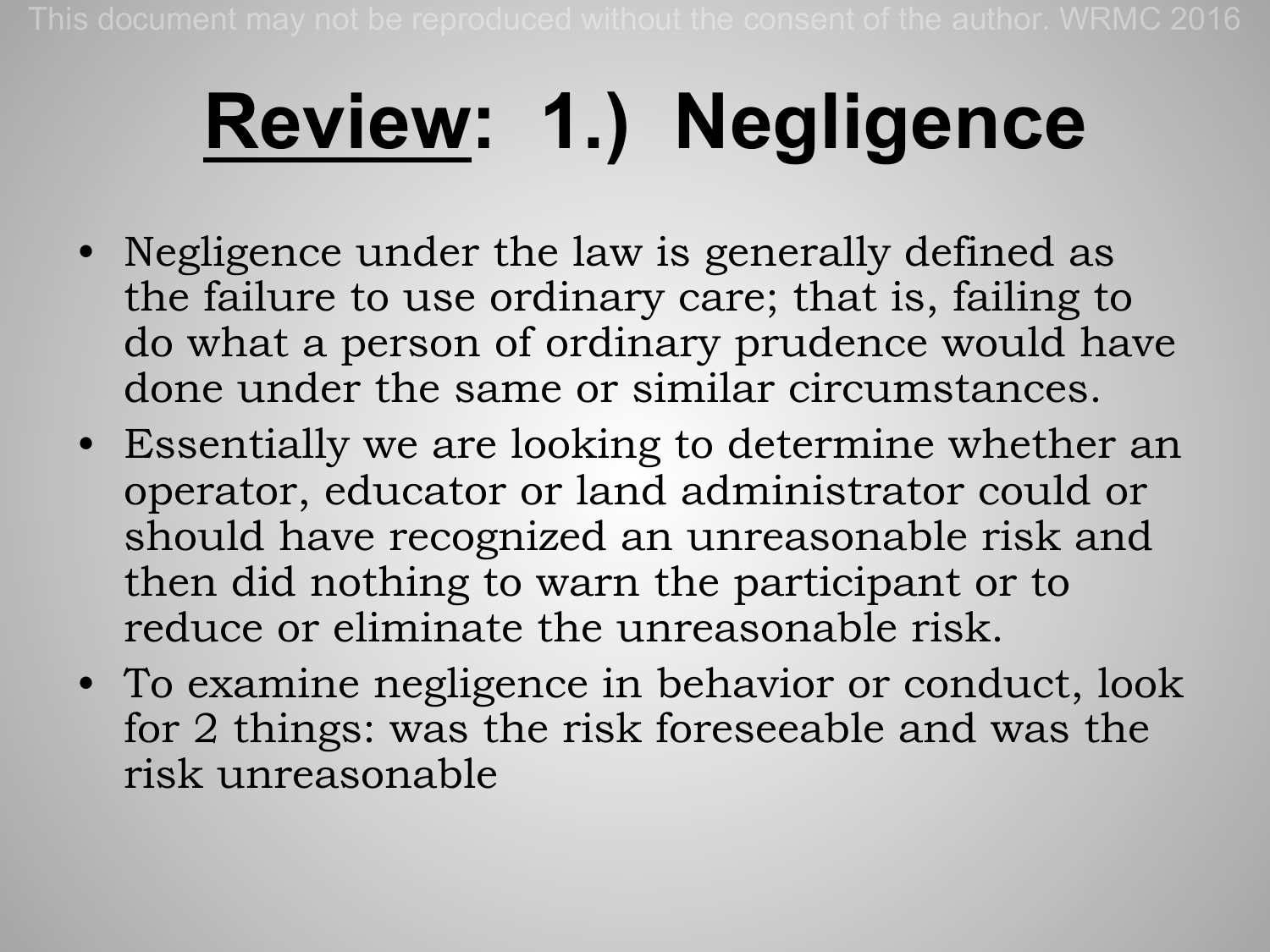## **Review: 2.) Legal Elements of Negligence Claim**

- Duty this is where standards come in to play. Standards of care that are used in the industry or published or enunciated can and will be used to establish the duty that an operator owes to an injured person
- Breach and consequently then, the standard may be used in an evidentiary sense to establish whether the duty of care was actually breached.
- Causation
- Damages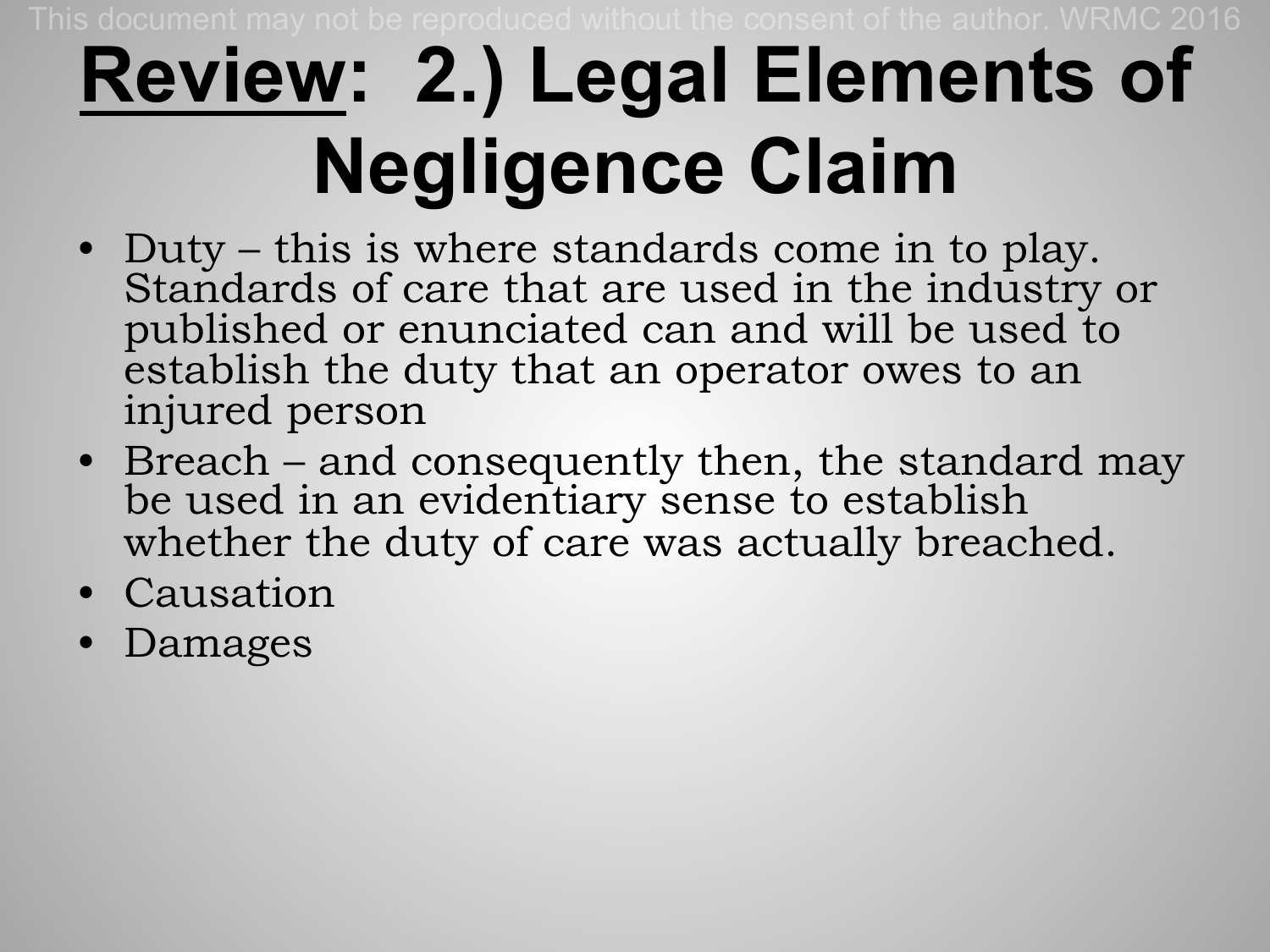## **Defenses to Recreation Oriented Negligence Claims**

- Release and Waiver Documents
- Inherent Risk
- Assumption of the Risk
- Defeat Negligence Elements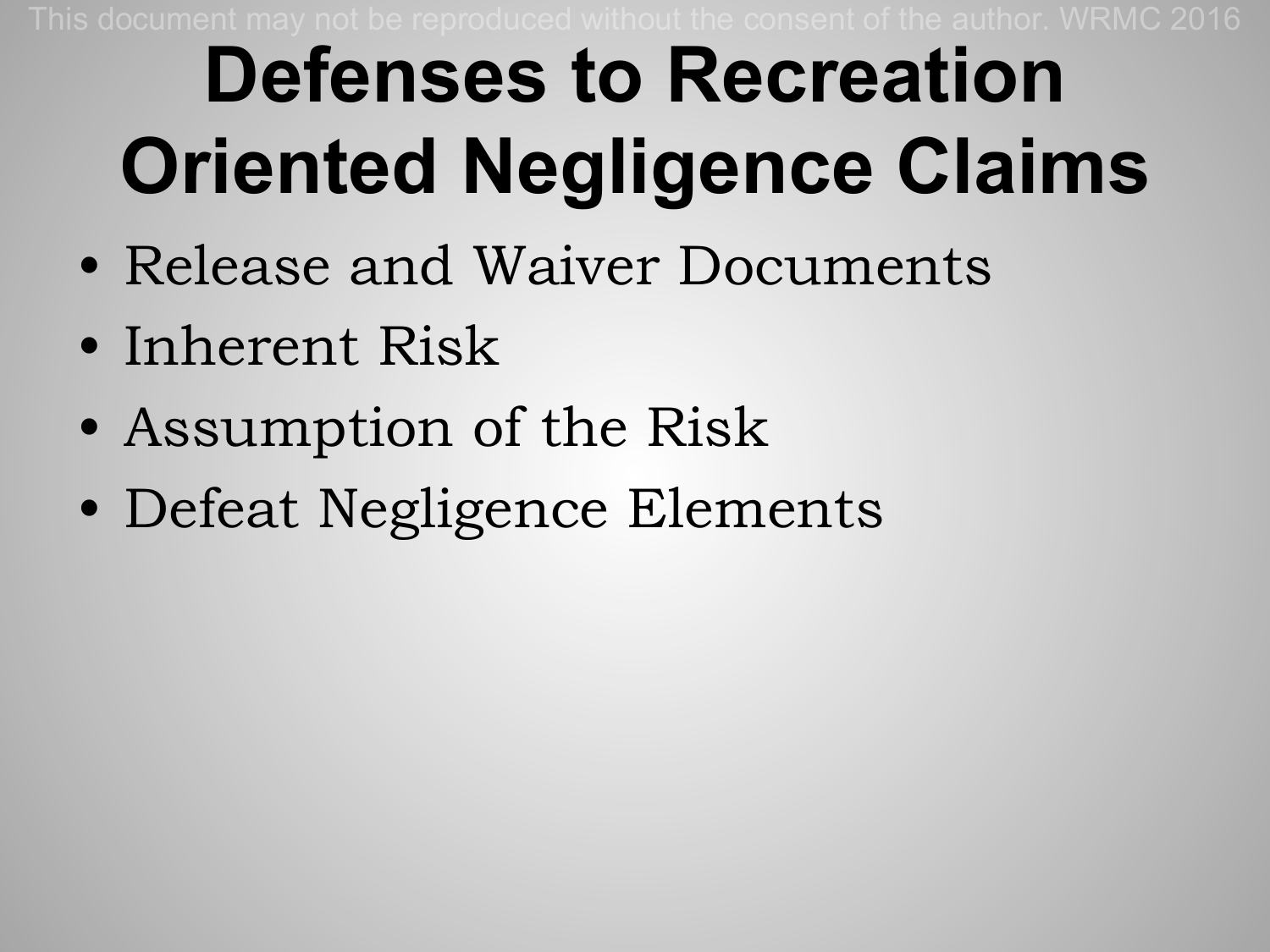## **Negligence Claims Brought Against Recreation Providers**

- 1. Co-participant liability
- 2. Premises Liability
- 3. Negligent Rescue/Response/Med. Care
- 4. Negligent Hiring, Inexperienced Guides/Instructors – Negligent Supervision
- 5. Failure to Warn
- 6. Equipment Issues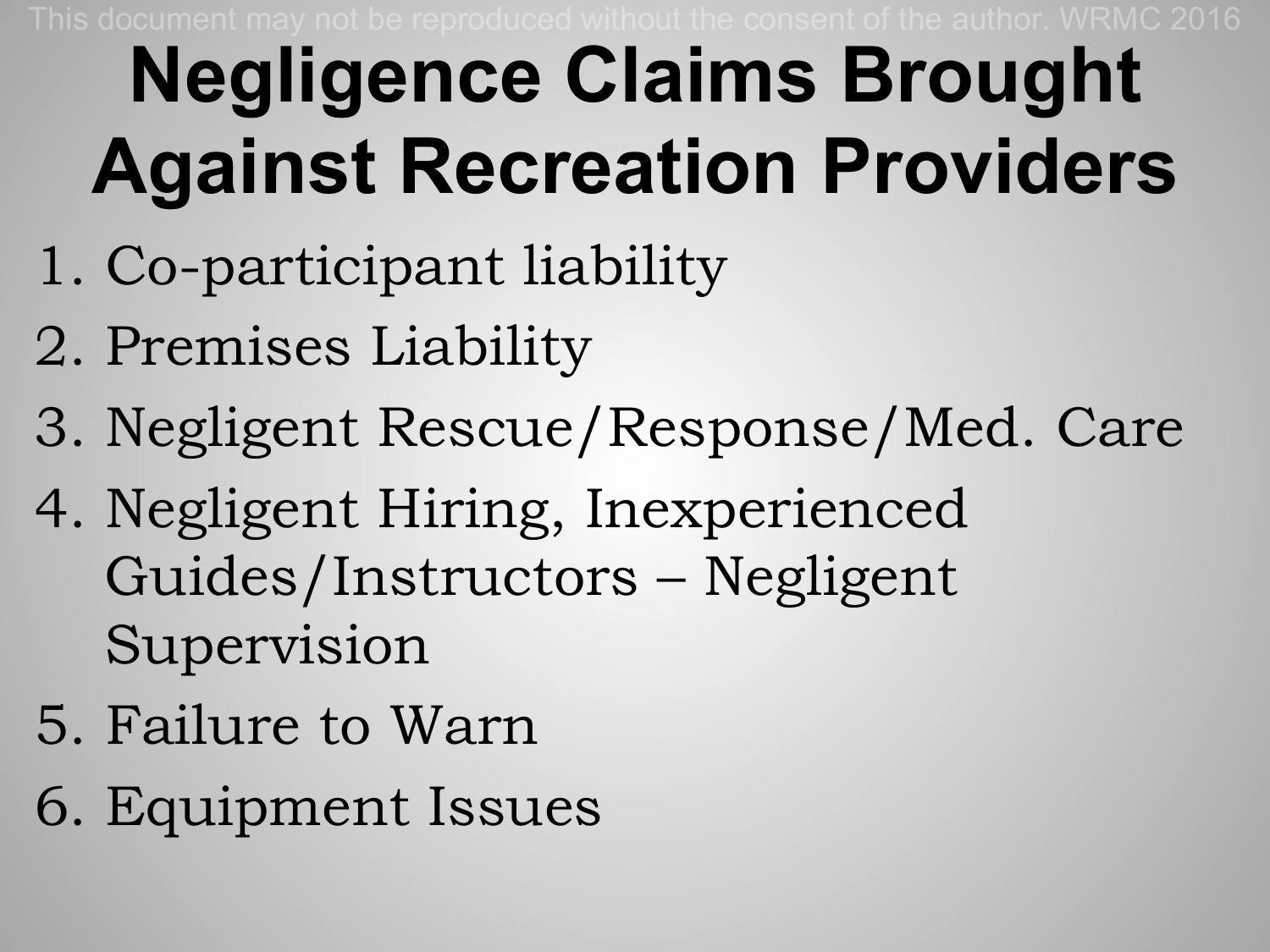#### **Evidence – Case Structure**

During the process of discovery all the pieces of the story are obtained by gathering pieces of evidence. There are only three types of evidence and being aware of them will help you think through risk management issues and situations.

- Real Evidence the documents, the broken ski, etc.
- Demonstrable Evidence ‑ charts/graphs/creations
- Testimonial Evidence ‑
	- Witness
	- Expert
	- Party
- All evidence, including real and demonstrable, must come in through a person with testimony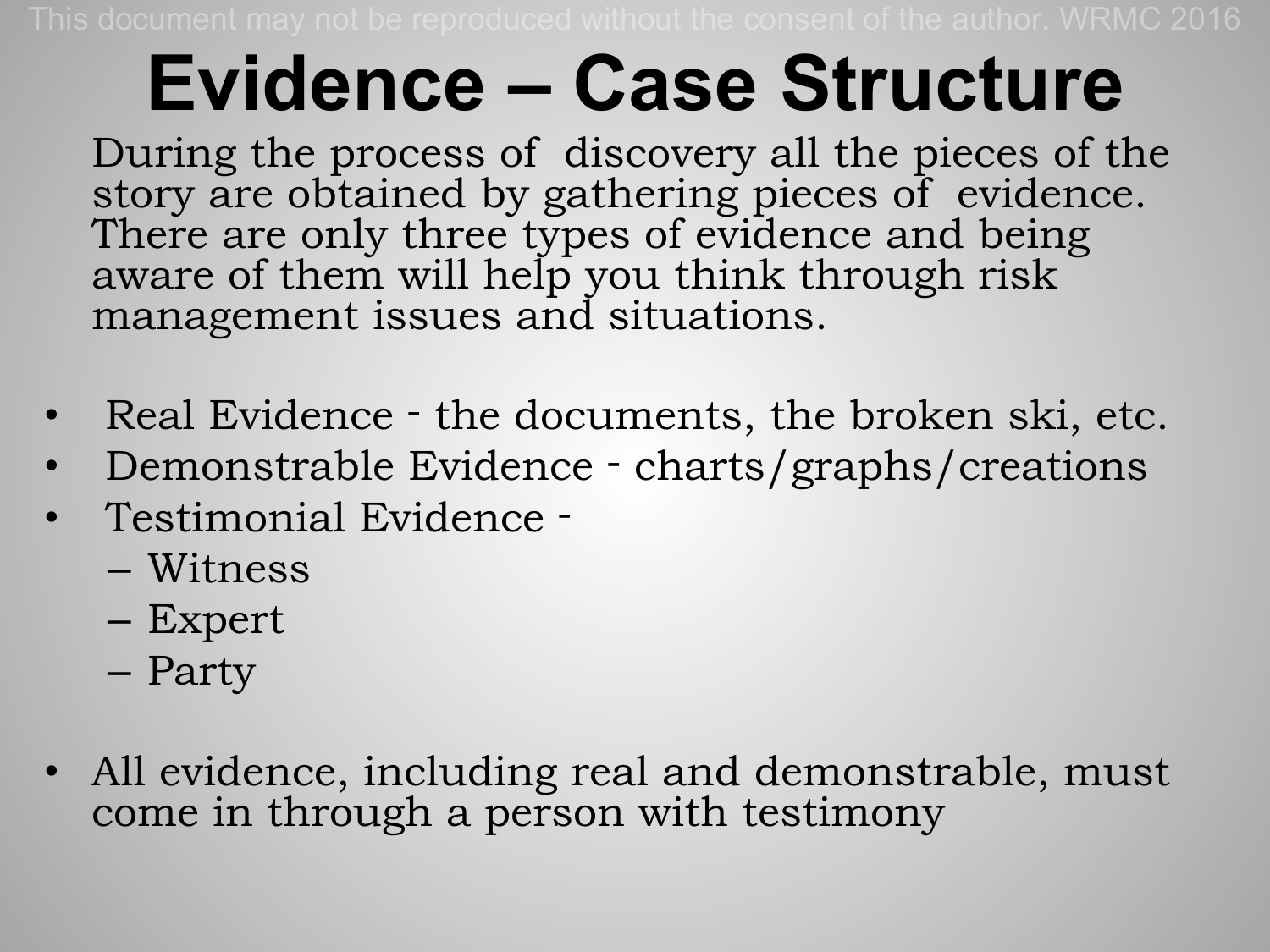#### **Bottom Line**

- Bottom line then is to think about how the claimant (plaintiff) or former client/participant is going to make out a case against you.
- What pieces of evidence will he/she marshal against you?
- What types of real evidence exist for you or against you?
- Who will testify for you or against you?
- What types of expert testimony could be offered against you?
- Patient and family care and attention (preventing suits caused by anger)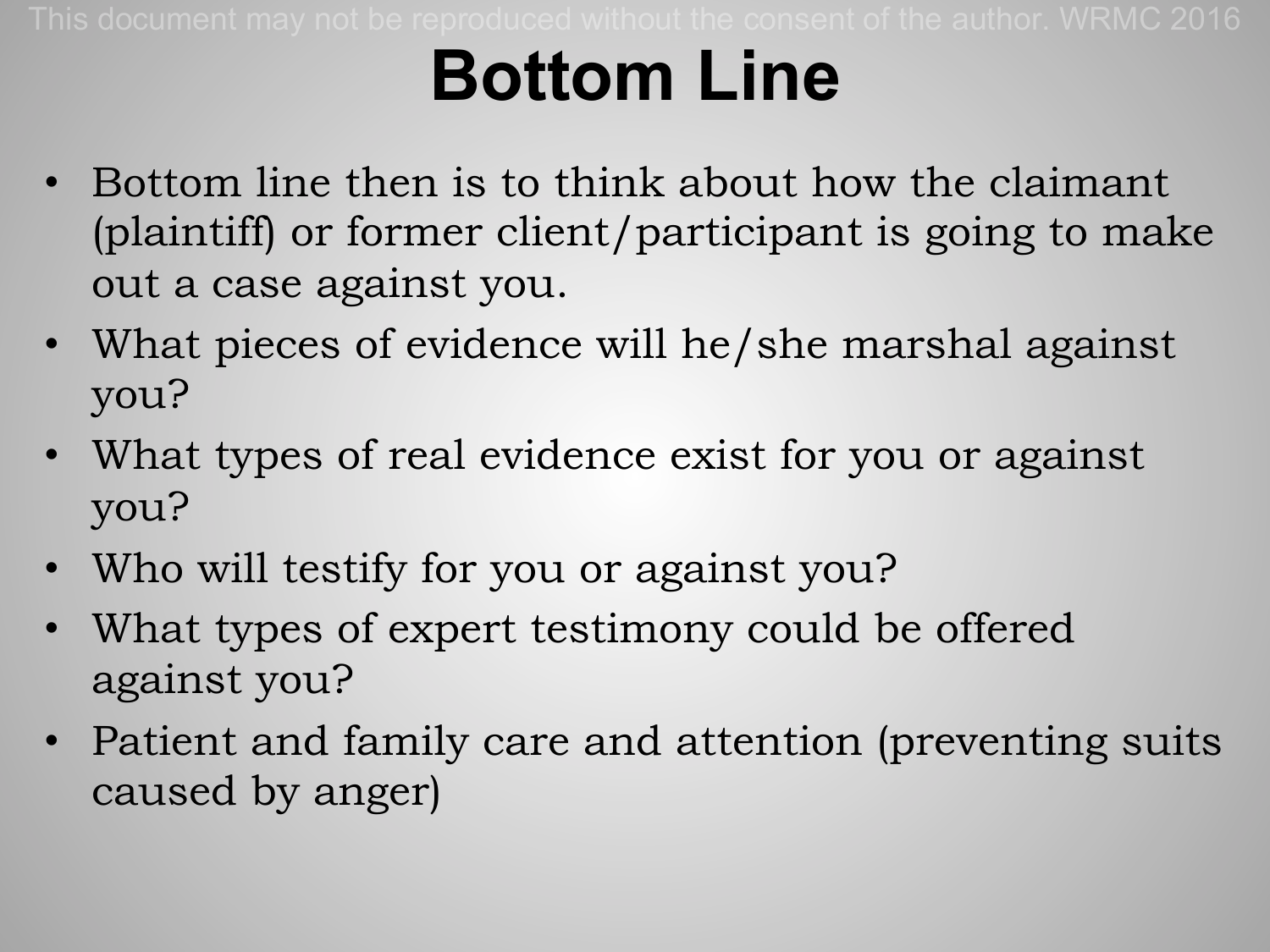## **Notify:**

- Base of Operations (ER Response Plan Kicks In…)
- Local ER Response (sheriffs, police, etc.)
- Family (your client/participant, your employees, families of delayed folks…)
- Public Land Administrator
- Insurance Company
- Counsel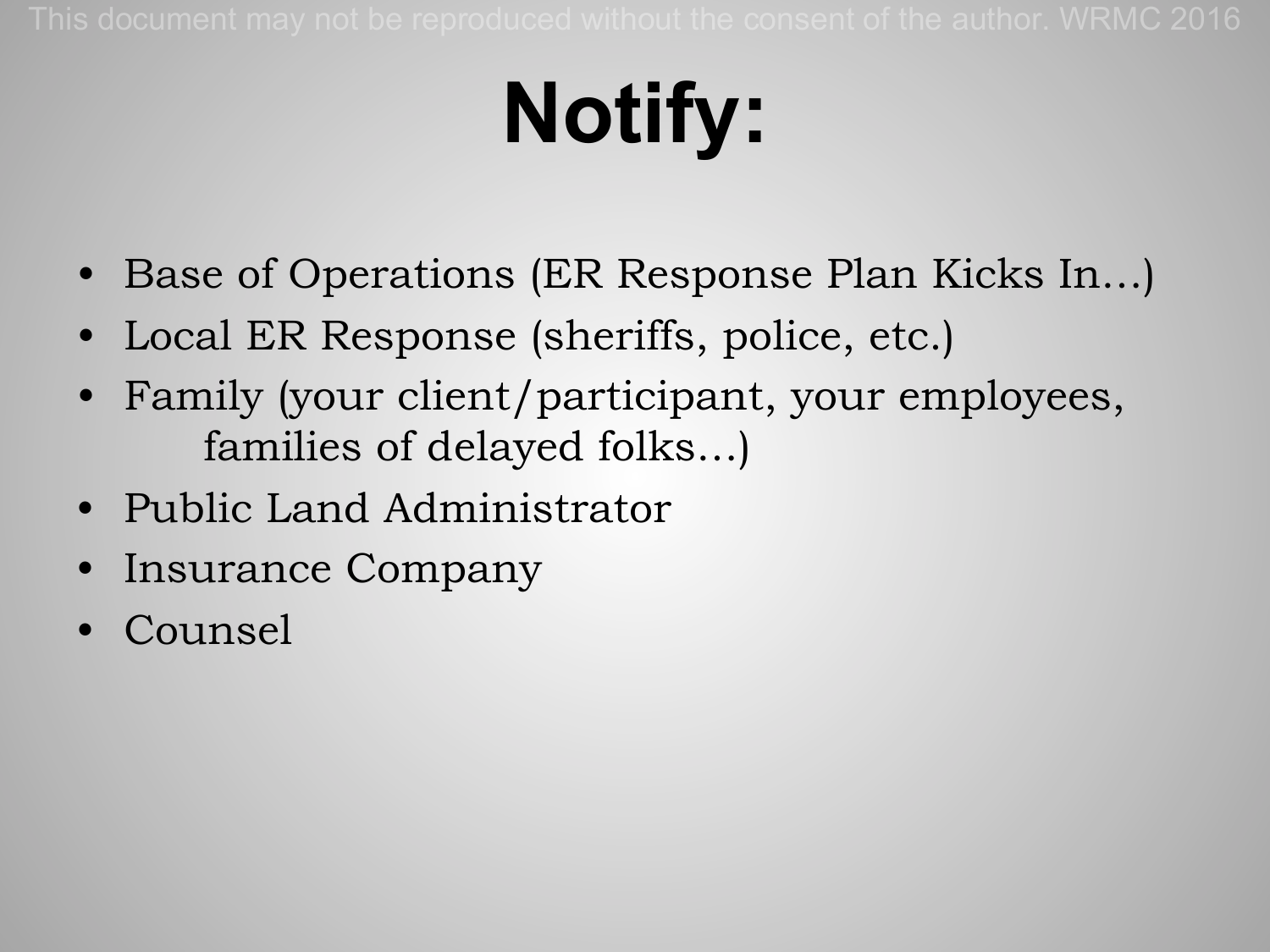# **Obtain (1):**

- Witness statements, complete lists of participants and addresses
- Physical evidence and evidence of scene
- Staff/guide/instructor statements
- Agency documentation (audios…).
- Principal investigators observations…
- Photographs/video tapes did your clients or others shoot photos? Can you get them?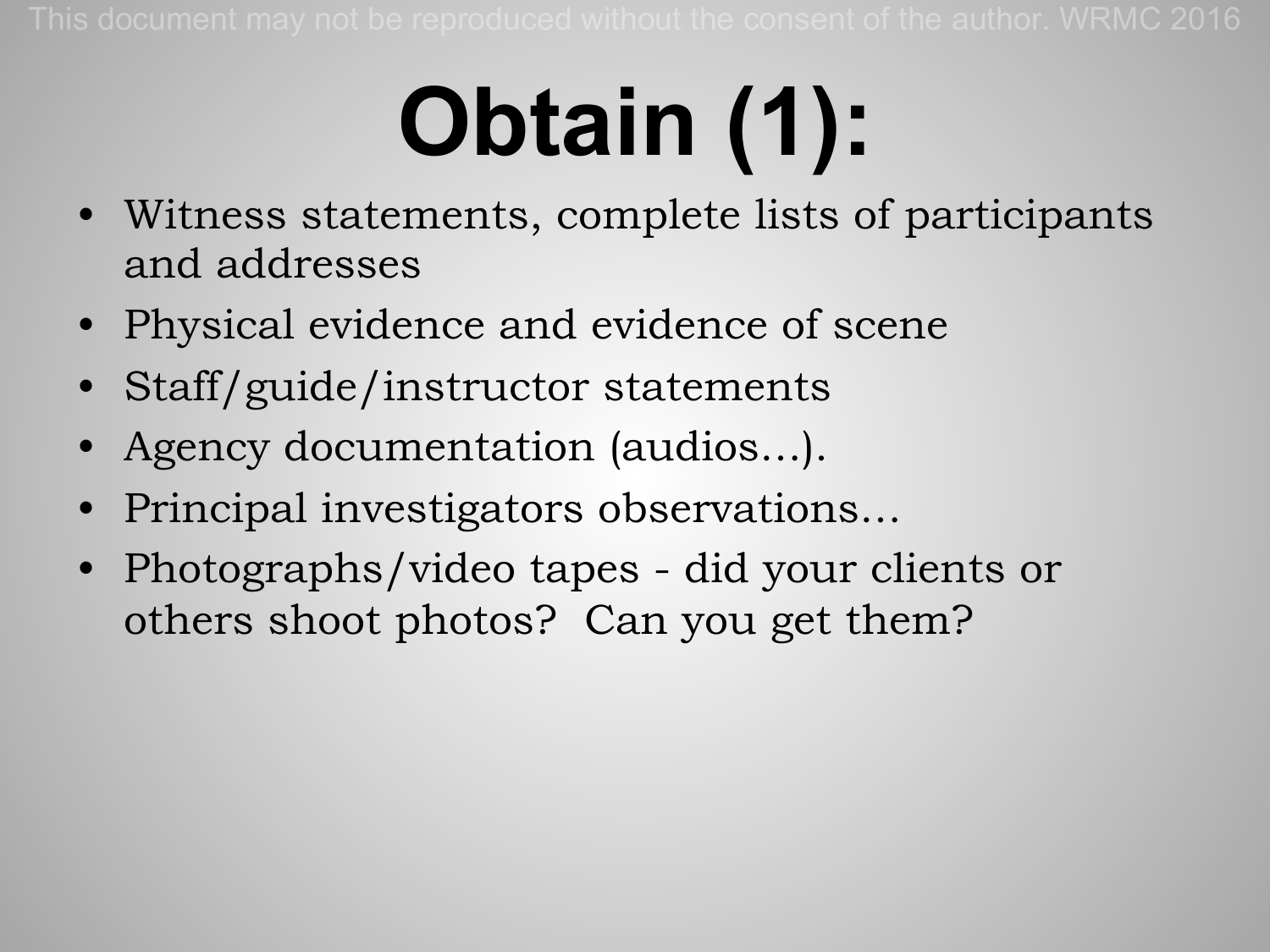## **Obtain (2):**

- Participant agreements (registration docs)
- Releases/exculpatory agreements
- Radio logs or trip manifests
- Media reports comments
- Your current ops plan
- Copies of your advertising
- Discovery and discoverable materials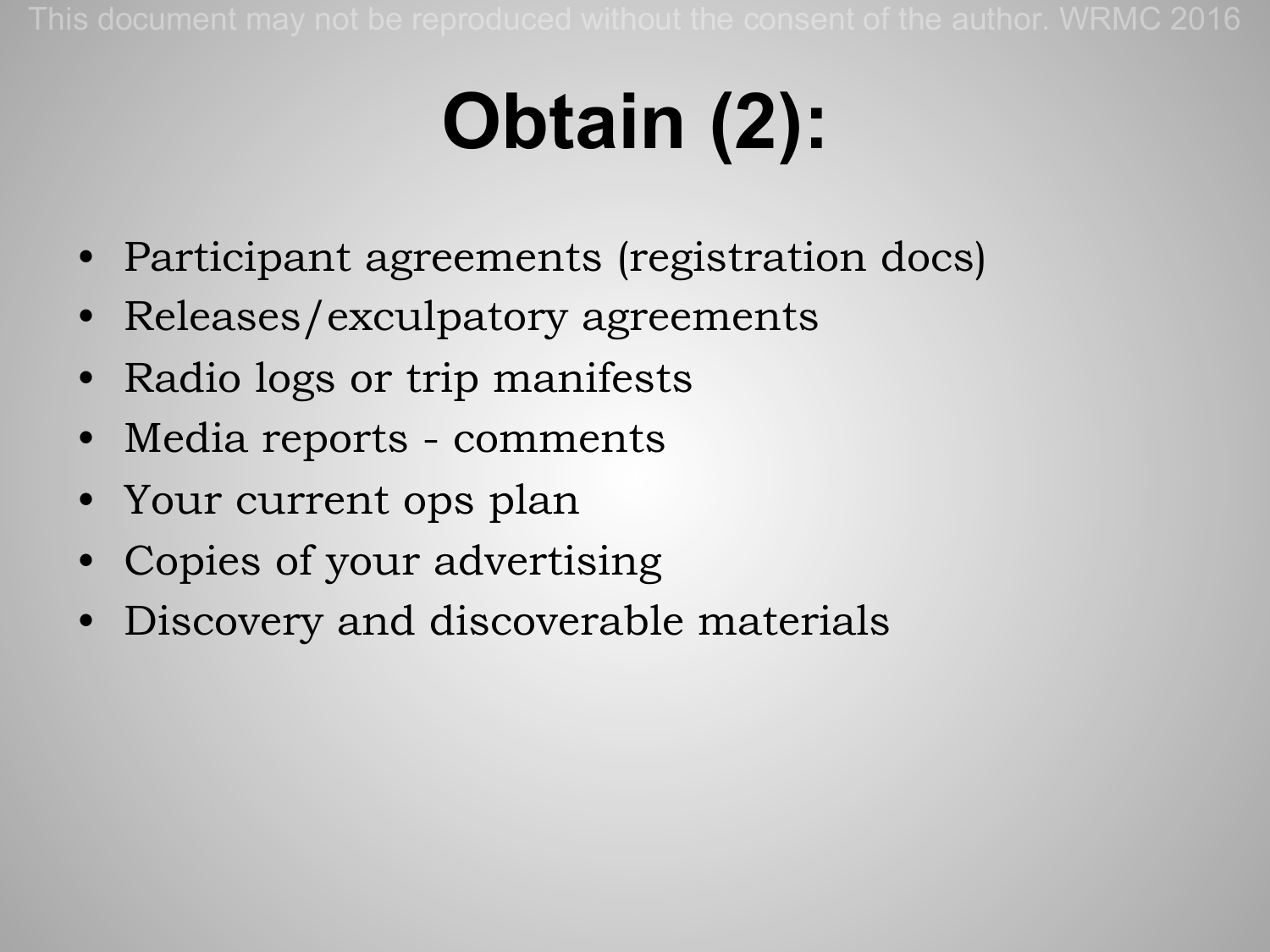### **Key Elements of a Response Plan**

- Emergency Response Protocols: outlining decisionmaking and financial authorities, response level categories
- Roles: who does what, use of prepared checklists
- Communication: within the organization and to lawyers & insurers. Devices necessary to summon help: what the current standard is.
- Information: what to transmit injuries & treatment, what you need, information on client group
- Coordination/Organization: initial communication with outside entities, roles/responsibilities, rendering first aid, evacuation of injured person/body, consolidation of equipment, tending to needs of other clients, addressing needs of staff after incident, CISD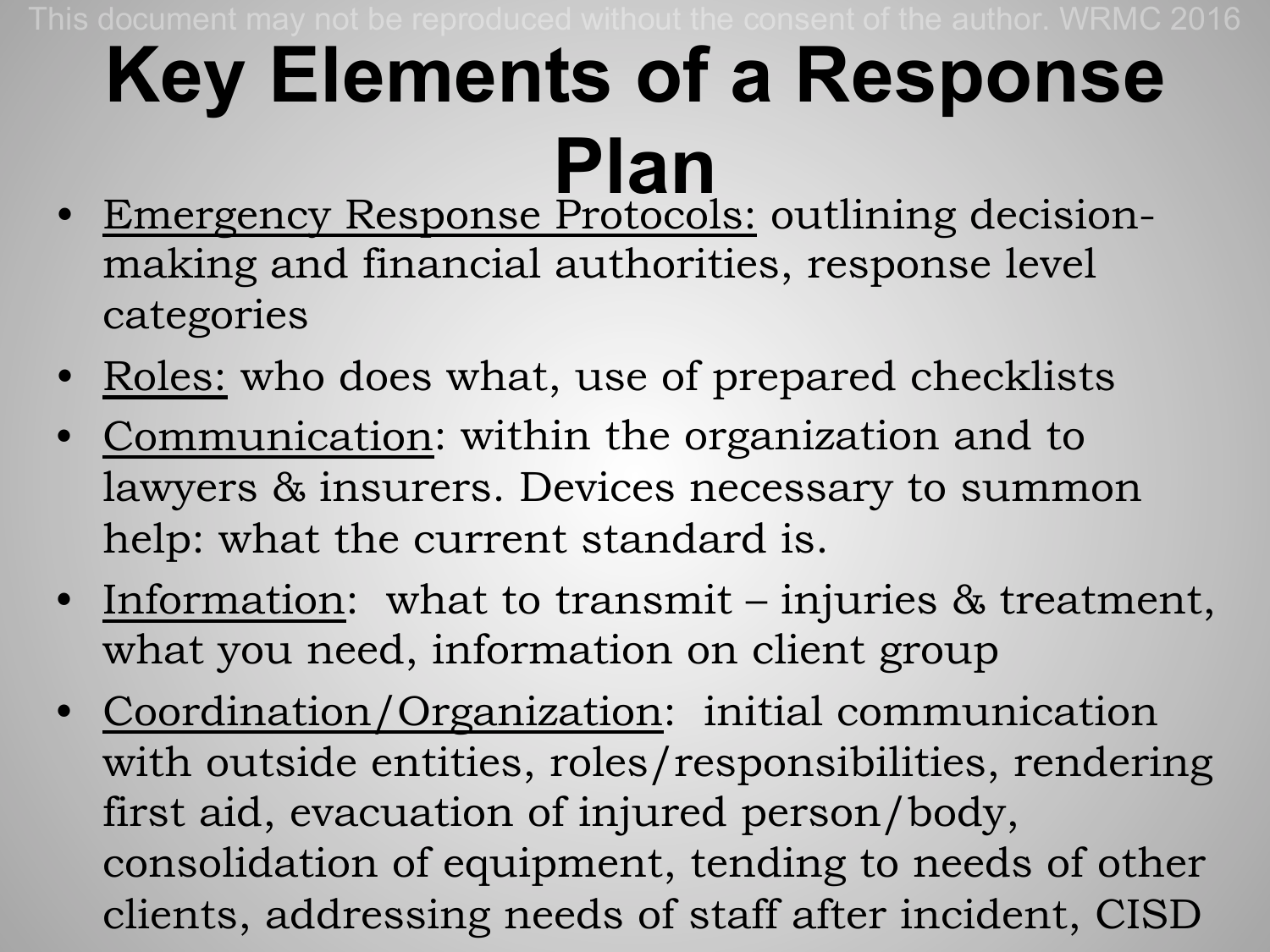## **Good & Bad Wording in Promotional Materials**

- Because promotional materials are full of visuals they make strong impressions about the activity, the weather, the fun, etc. Use visual/written materials to attract appropriate (think: capable and informed) clients and to transmit information regarding the nature of your trips. **Promotional Materials**<br> **Promotional Materials**<br> **Promotional Materials**<br> **Promotional materials**<br> **Promotional materials**<br>
the weather, the fun, etc. Use visual/written materials<br>
to attract appropriate (think: capable a
- Describe the levels of physical conditioning and activity required of participants. Let potential clients know outdoor recreation activities include inherent risks that cannot be eliminated.
- Describe the nature of those inherent risks and the potential injuries that can result from those risks. The objective is to fully warn and inform potential clients of the risks inherent in your trips and of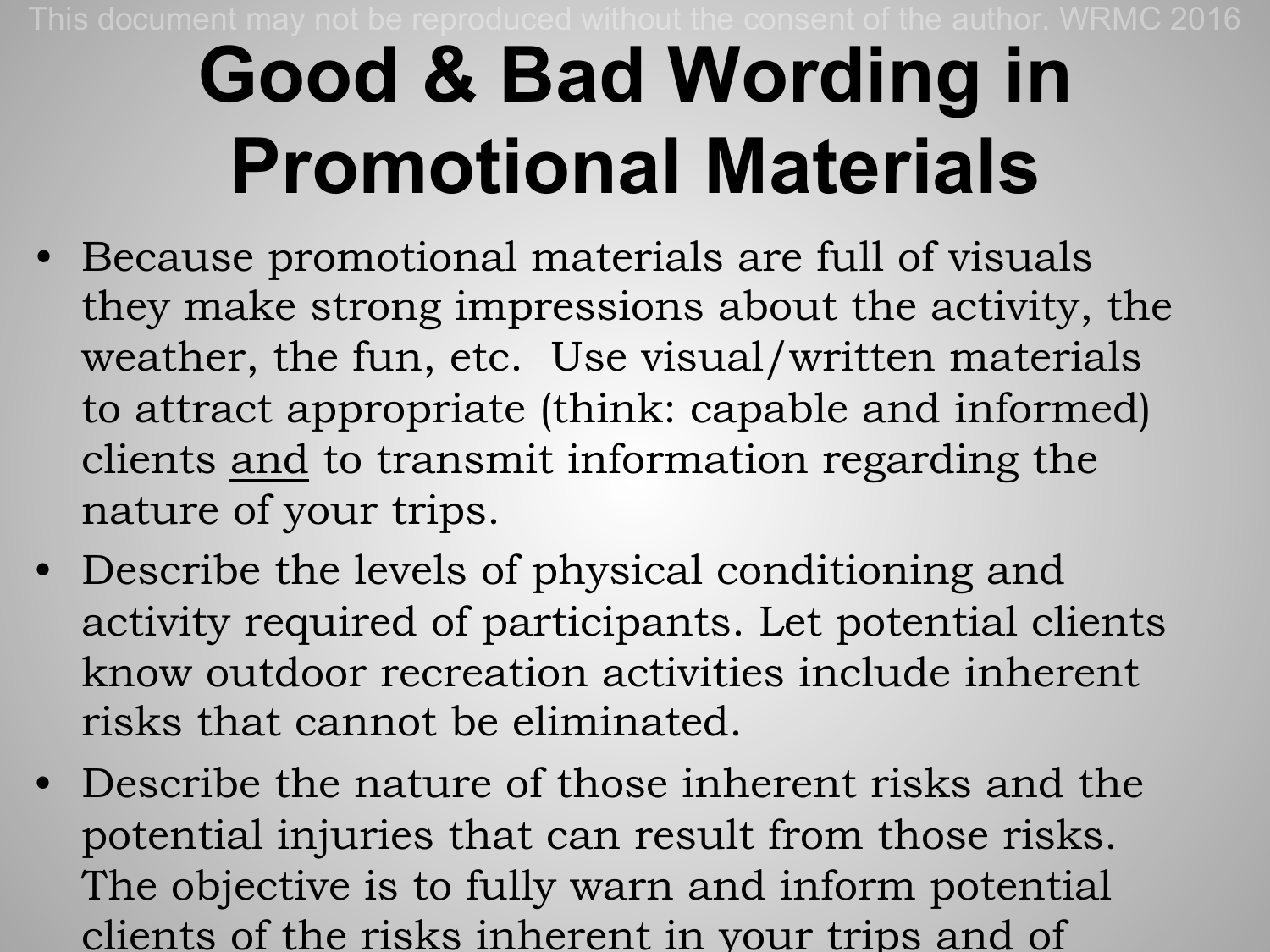- Advise clients that they will be required to sign a liability release form before participating in your activities.
- Lastly, written or oral statements sometimes contradict the statements made in a participant agreement, potentially weakening the document, providing the basis for a breach of contract claim and/or giving a court cause to find it unenforceable.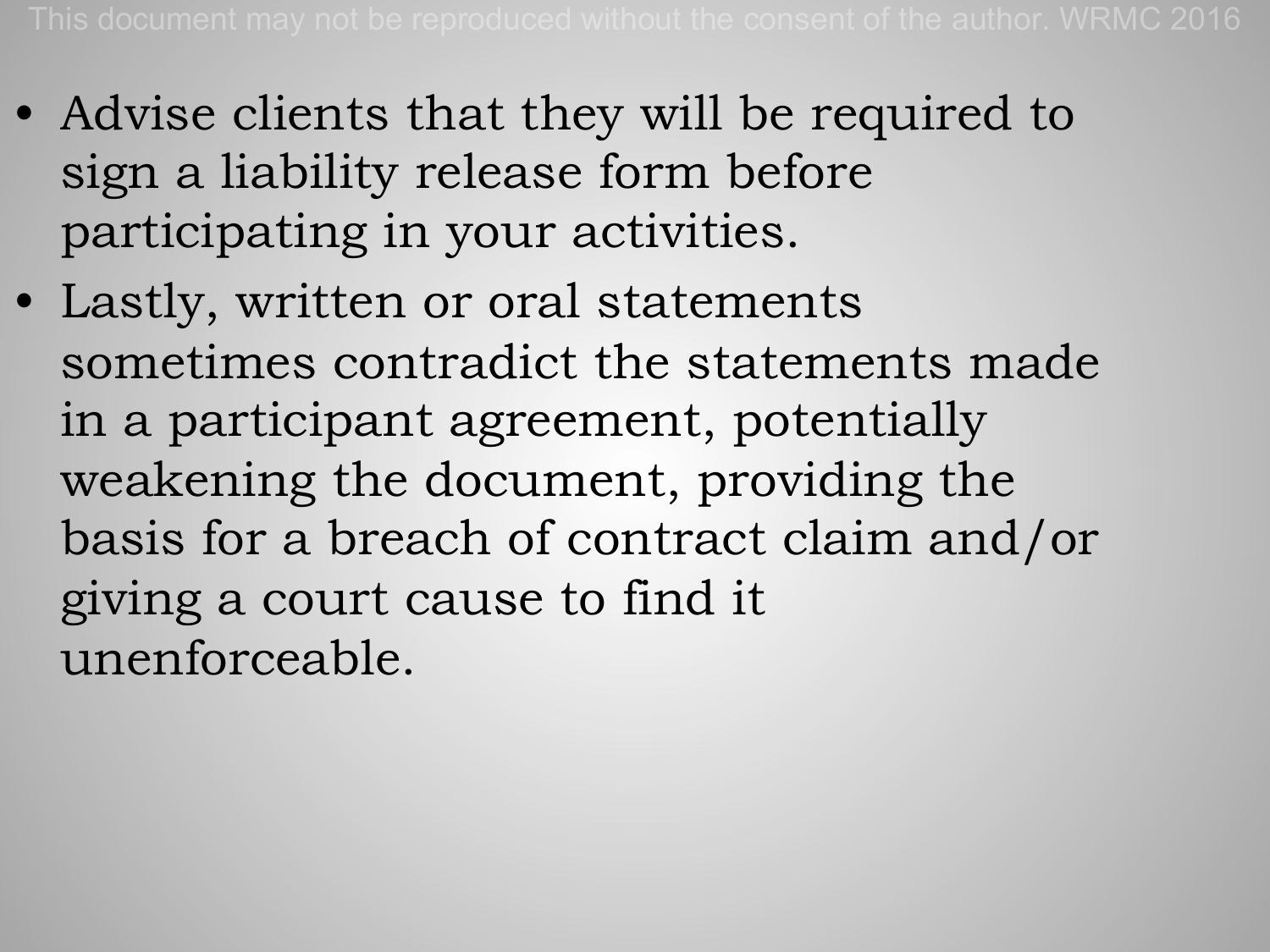## **Media – Don'ts (1)**

- *Do Not* divulge the names of fatality victims or those in life threatened situations before the nextof-kin has been notified (and notification has been confirmed) by either the authorities.
- *Do Not* alter facts**.**
- *Do Not* provide information as factual unless it has been confirmed and *do not* speculate on anything that is unconfirmed.
- *Do Not* provide any more information than is necessary or asked for but, also,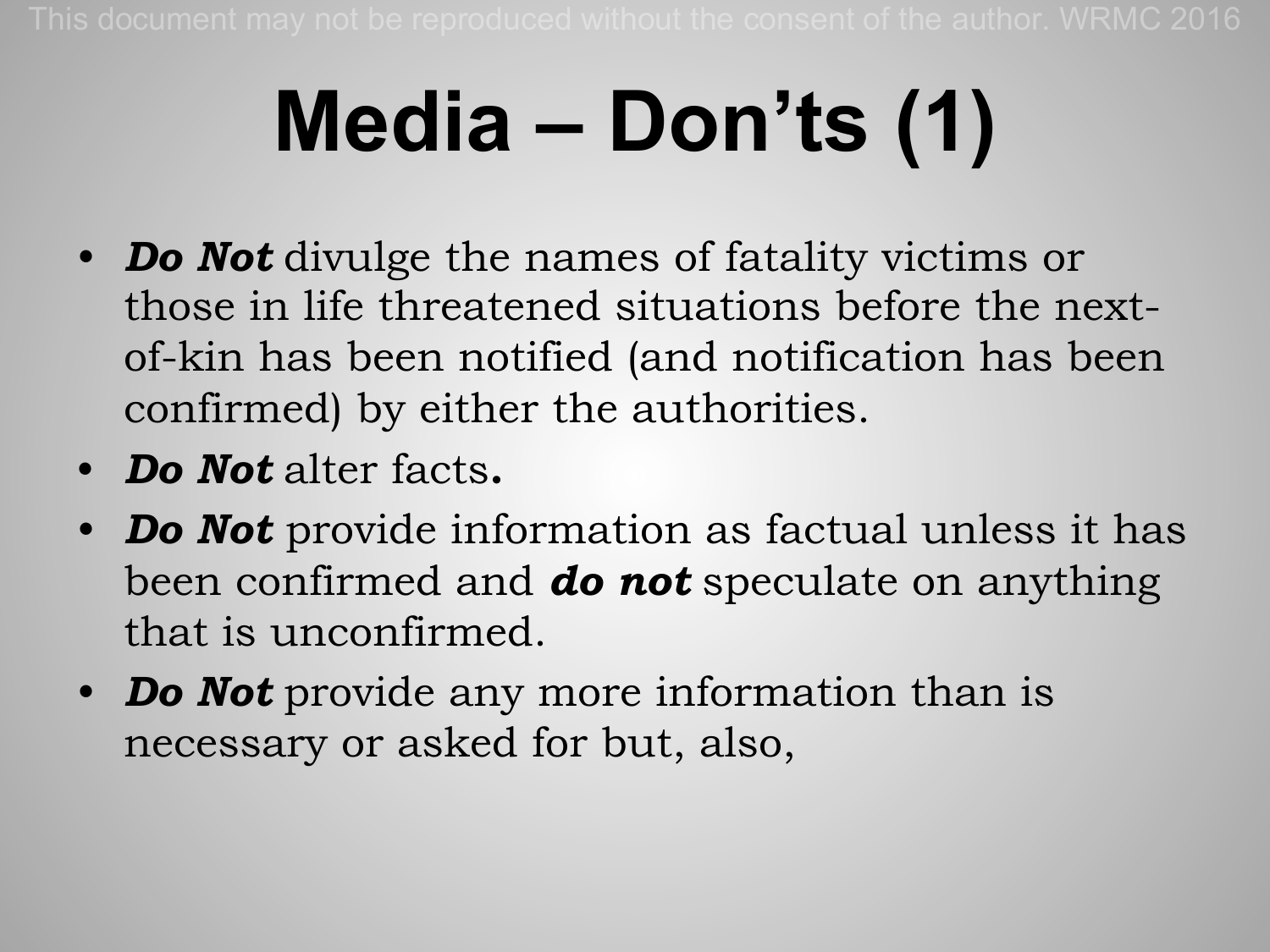## **Media – Don'ts (2)**

- *Do Not* give the impression that you are hiding facts. This only leads to media speculation. If some elements of the incident are unconfirmed or information is still incomplete do assure the media that when all the facts are in hand and confirmed that the information will be readily available to them.
- *Do Not* speculate about fault or blame.
- *Do Not* issue any statement that could be construed as an admission of negligence.
- *Do Not* assume that a conversation is "off the record".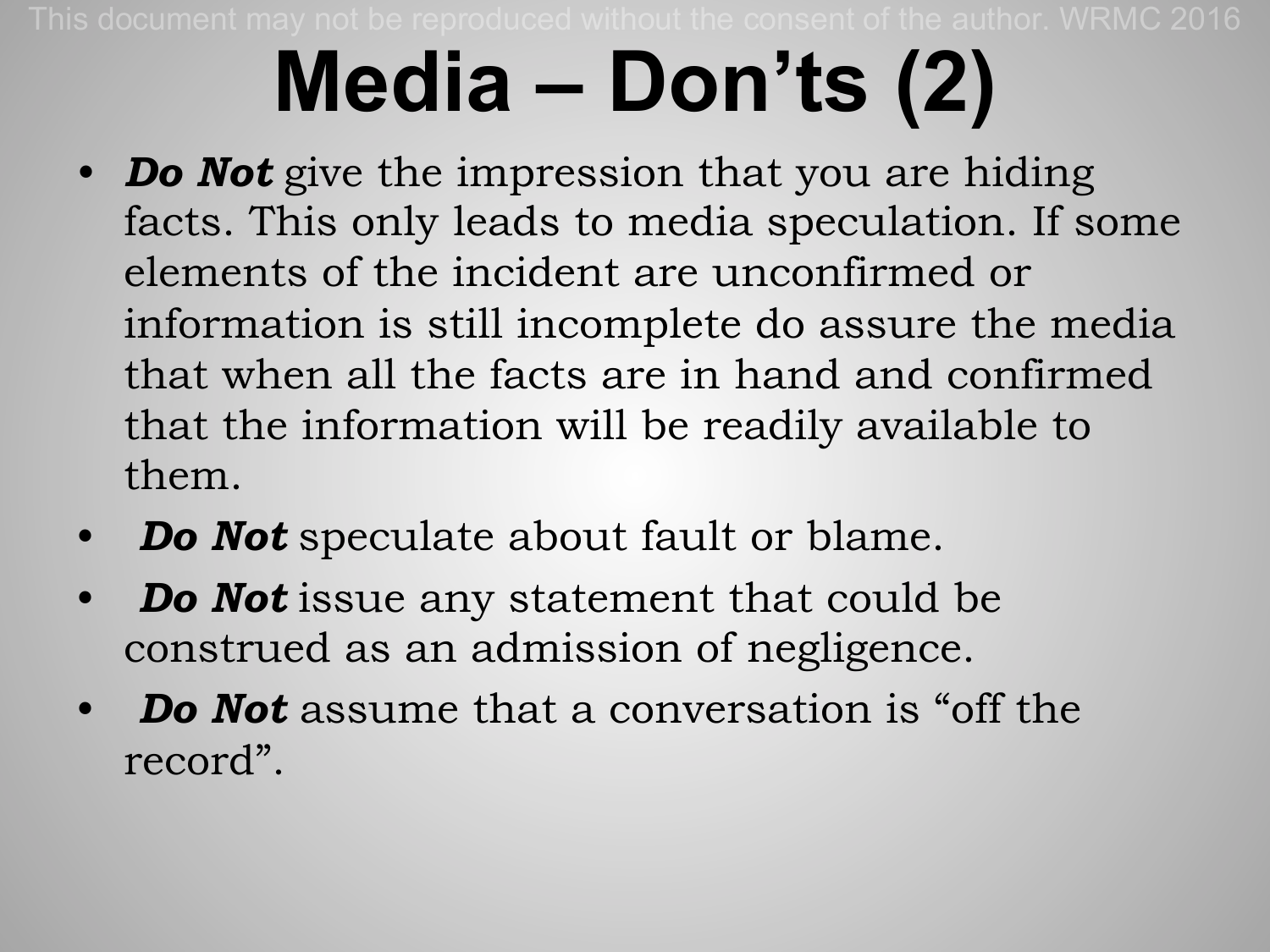## **Media Do's (1)**

- **Do** appear professional
- **Do** have an articulate, well-presented person conduct media interviews
- *Do* set up a system for handling phone inquiries. You may need to involve the administrative staff and they must be carefully briefed as to your intentions and to their role.
- *Do* schedule a time to get back to media folks inquiring about the incident, and return their call as scheduled, even if you have nothing new to report.
- *Do* make information equally available and show no favoritism amongst various media contacts.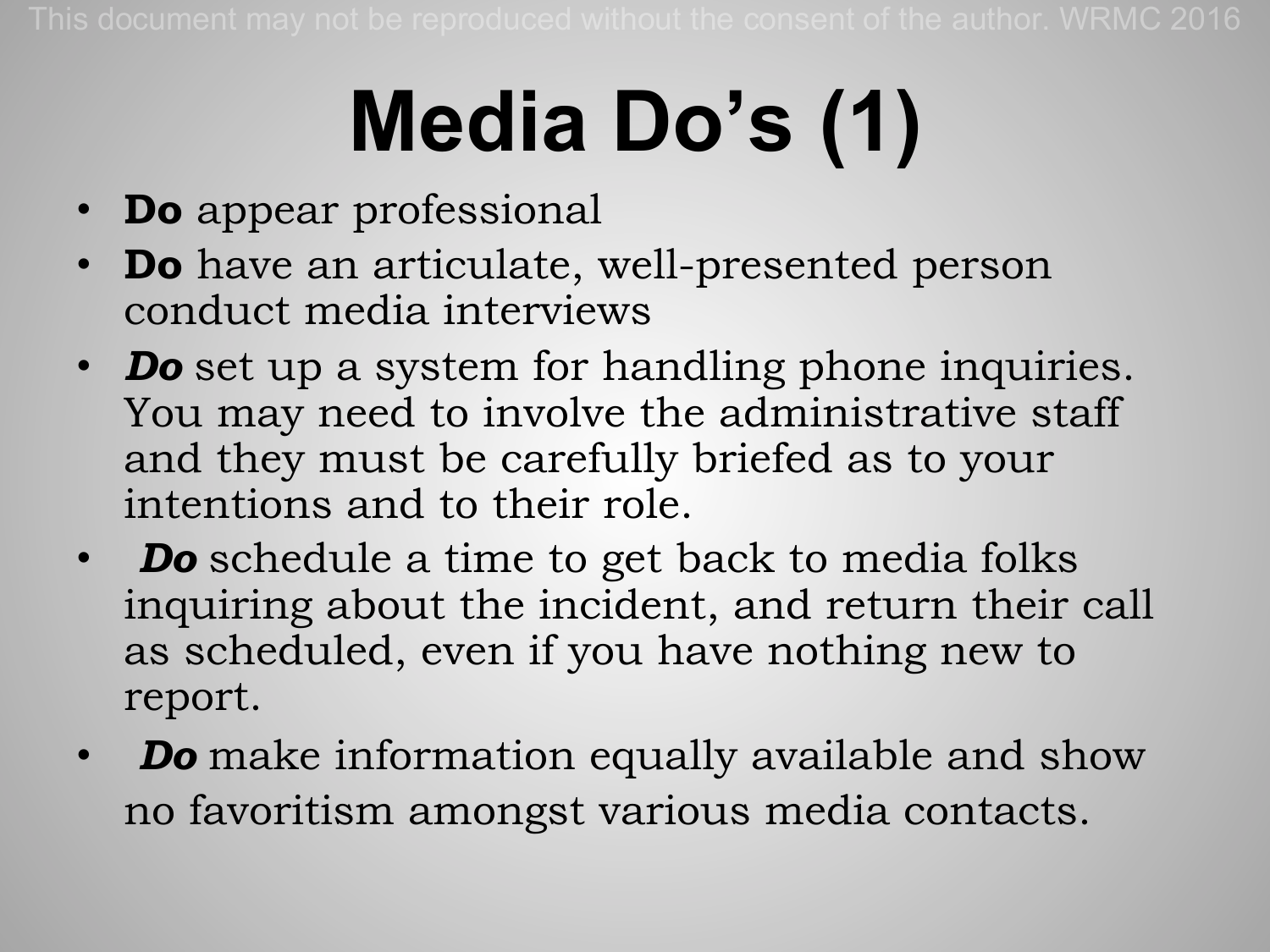## **Media Do's (2)**

- *Do* assemble facts, verify them and have the information you provide be consistent with the facts provided by the hosting agency. A press release is often the most efficient way of managing this.
- *Do* be carefully cooperative with the media. Confirm the basic established facts of the story and the victim's association with your operation but remember that you don't have to answer every question in detail.
- *Do* try to reinforce a positive theme by reminding the media (IF THIS APPLIES) of your commendable safety record and history…..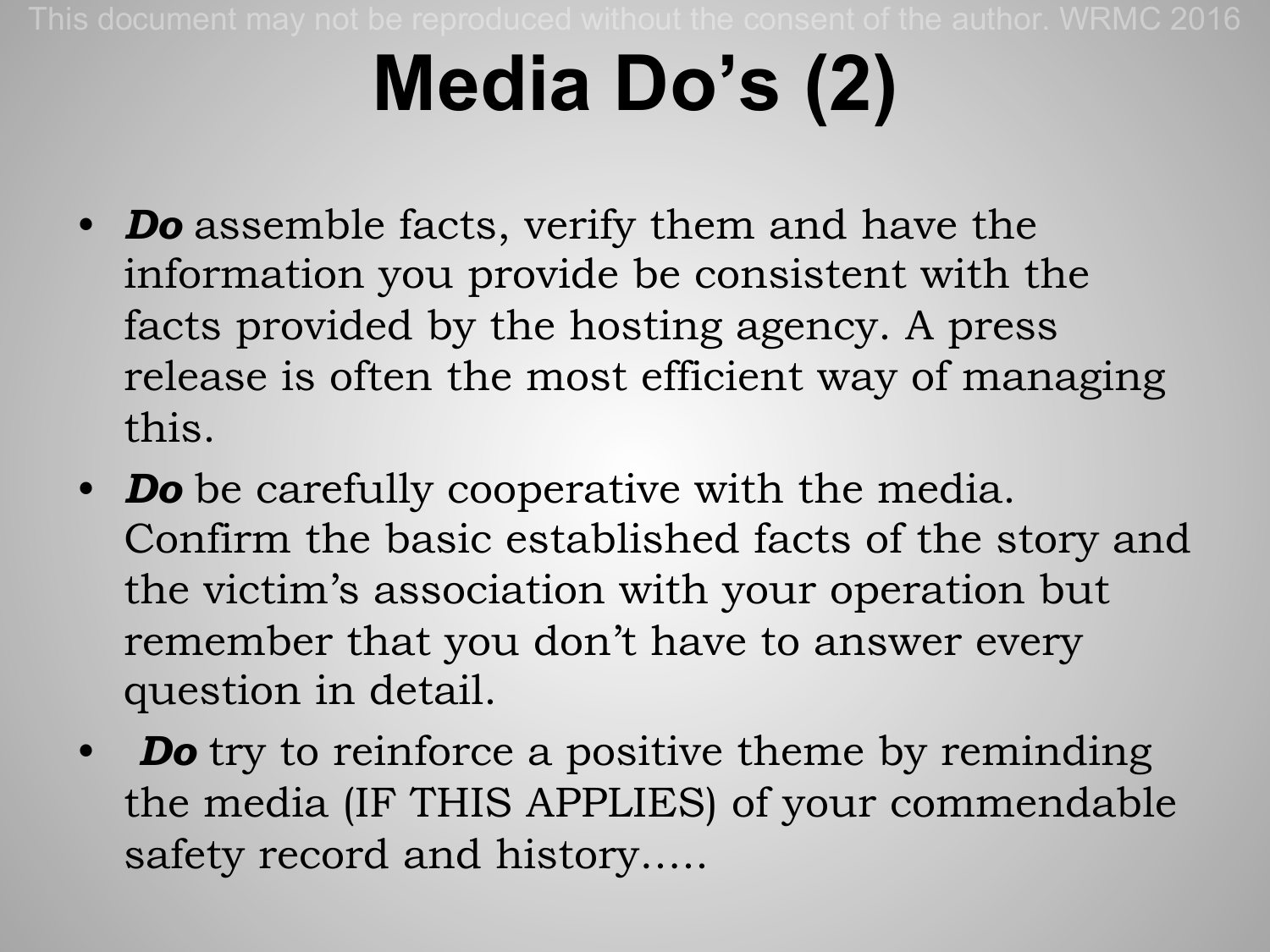## This document many evicew: Just of the **roving** or WRMC 2016 **Negligence – "Standards of**

- Care"<sup></sup> • A "standard of care" will be used to measure the competence of the operator/guide/etc.
- If the so-called professional's conduct falls below such a standard he/she/it may be held liable for injuries or damages resulting from such conduct.
- The "standard of care" can be determined in a number of ways, but the most common way is from "standards of practice" developed and perhaps published by organizations.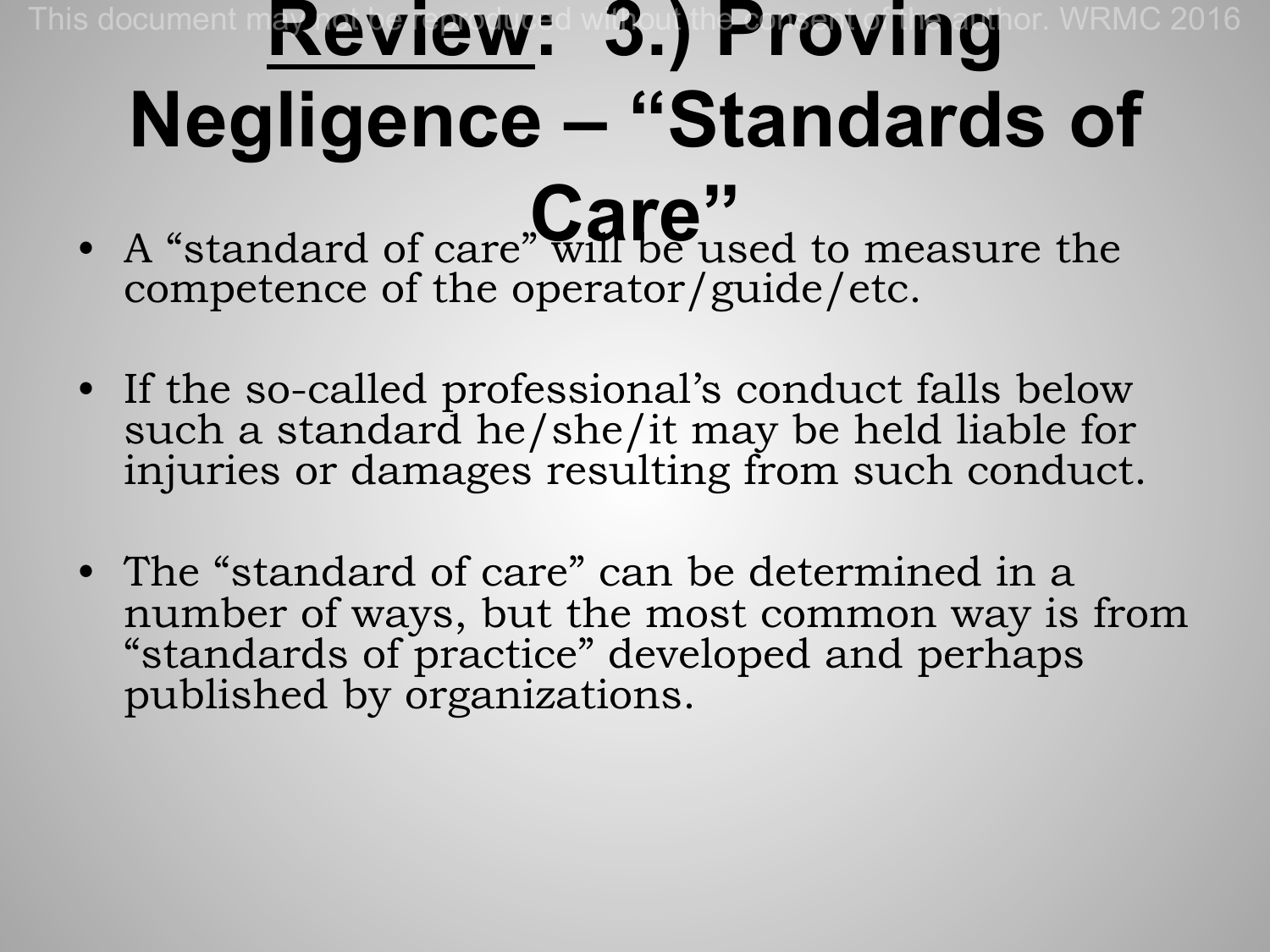## **Defining the "Standards of Care"**

- Standards are defined as the action or conduct established by most of the "industry" or "profession" locally, regionally and nationally.
- In court expert witnesses may well take opposite points of view and attempt to sway the judge or jury as to what actually is the standard of care.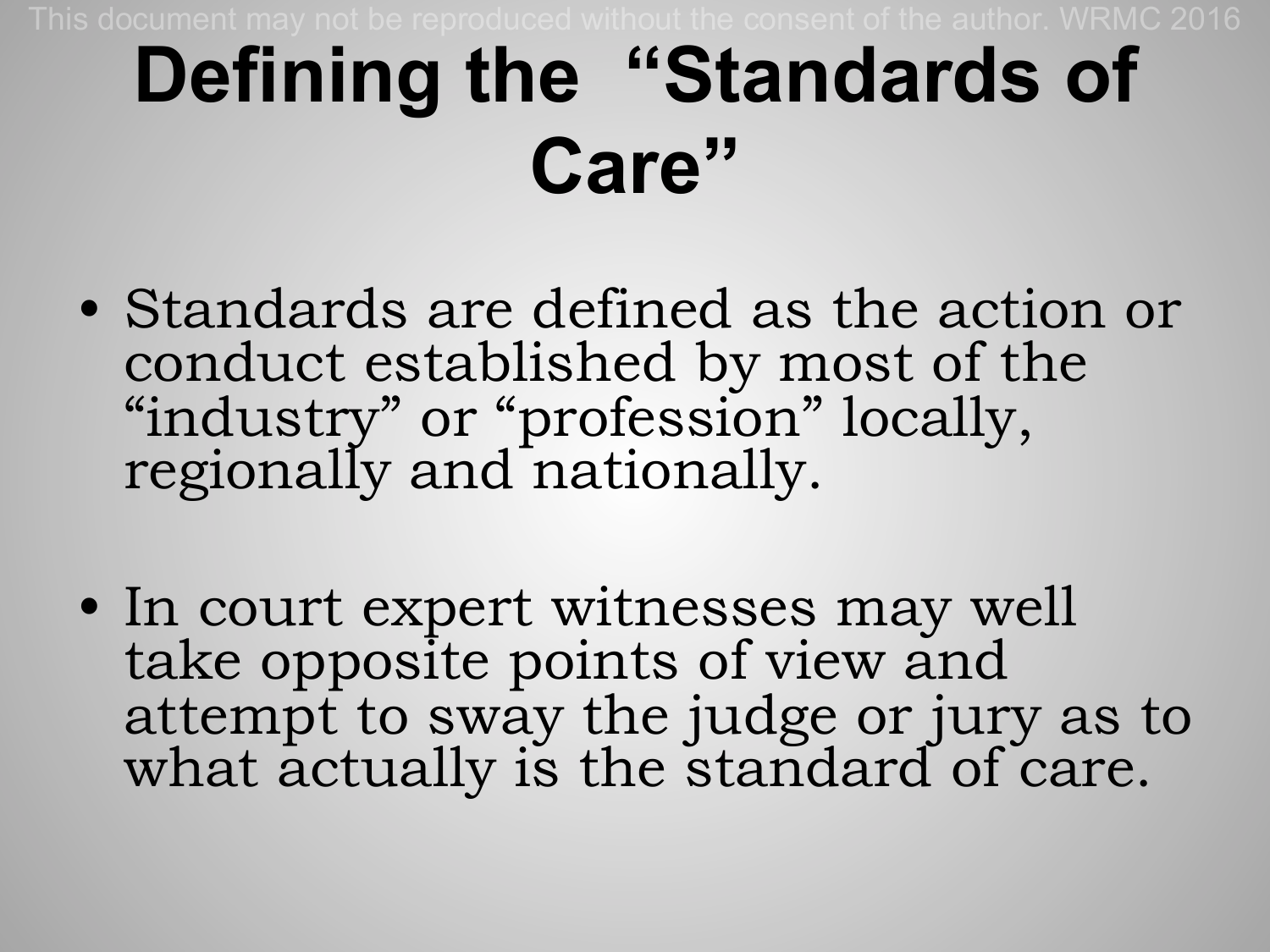## *Standards of Practice -*  **General** • Standards of practice published by professional

- organizations are commonly referred to as standards, guidelines, recommendations or position statements.
- Organizations publish or enunciate "standards" to provide benchmarks of desirable practices.
- Because these published or enunciated standards can be entered into evidence in a trial or claim proceeding to determine the standard of care or duty that the operator or educator owes to the injured person, it is critical for recreation entities to know what standards are being published or enunciated.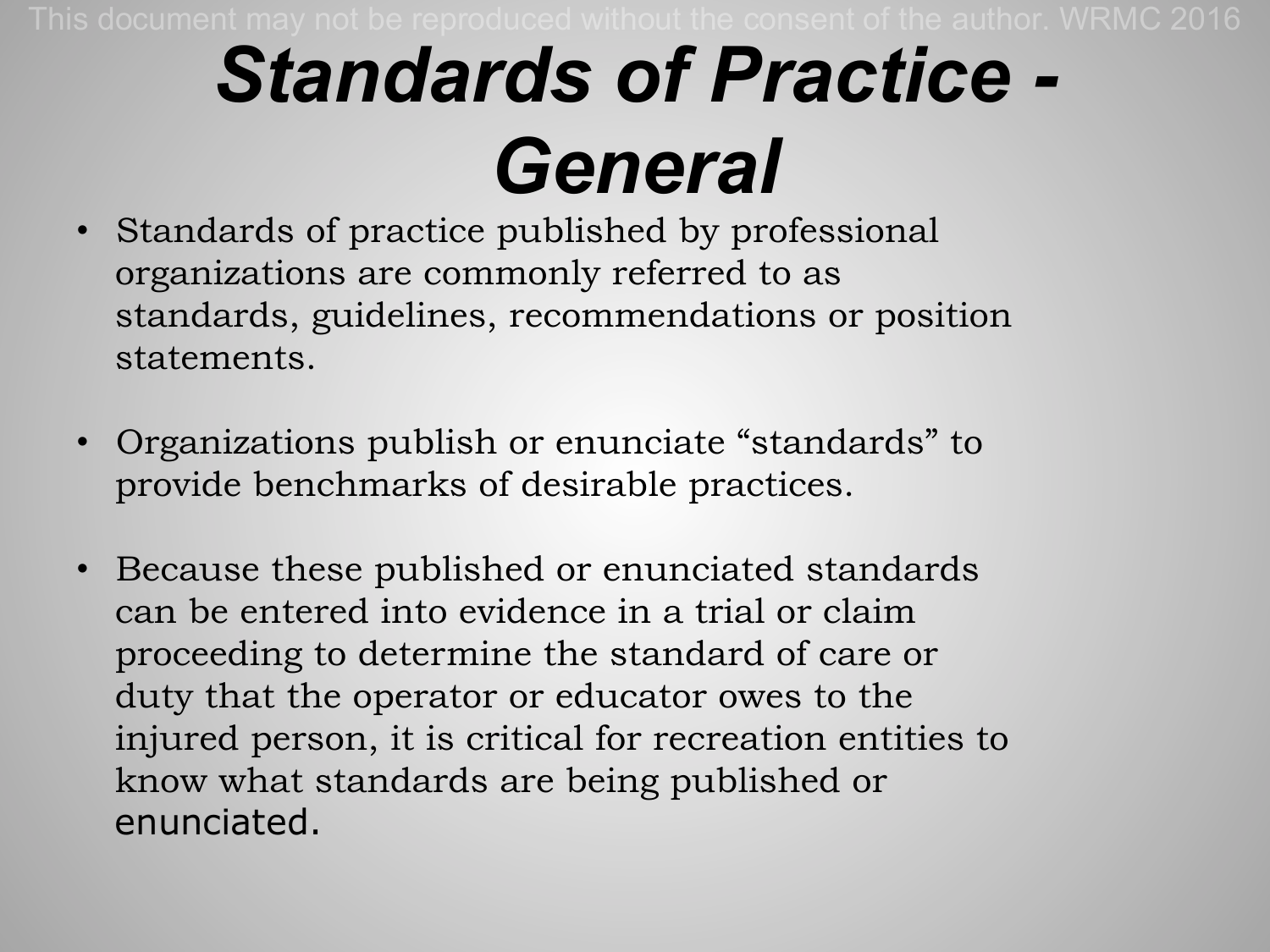## **Types of Standards**

- Occupational Standards competencies necessary for someone to effectively perform in the occupation
- Training Standards these very often build on occupational standards and derive from them
- Operational standards used to evaluate operational practices, for the public to evaluate quality, for insurance company evaluations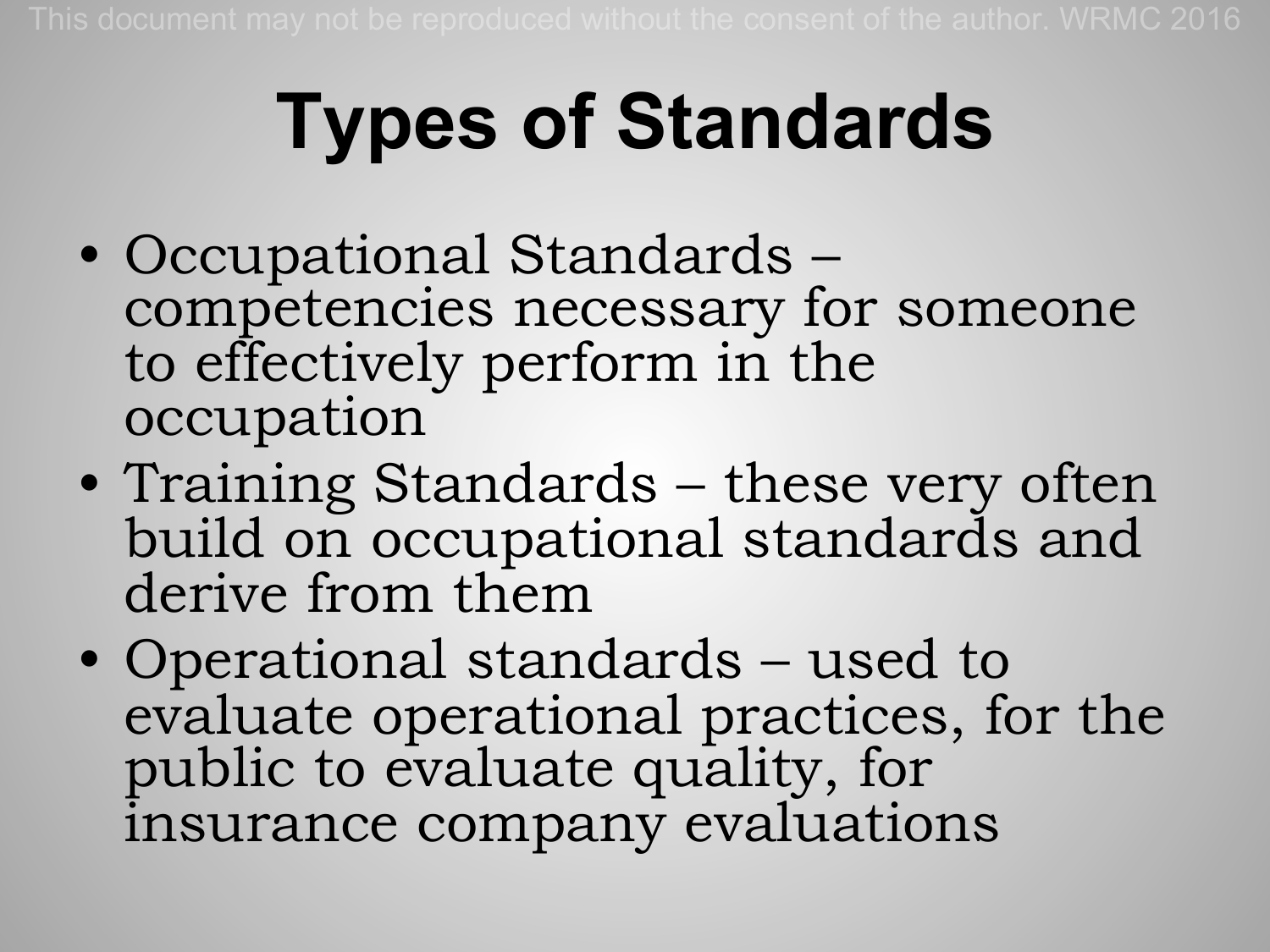This document with the consent may not be reproduced with many independent many the author. WRMC 2016 **Standards or What is "Reasonable" Will Shift**  • Remember – legally speaking – you only have to do what is "reasonable" to satisfy your duty – you don't have to take extraordinary measures. **However –** what used to be extraordinary may become de riguer or ordinary/reasonable over time.